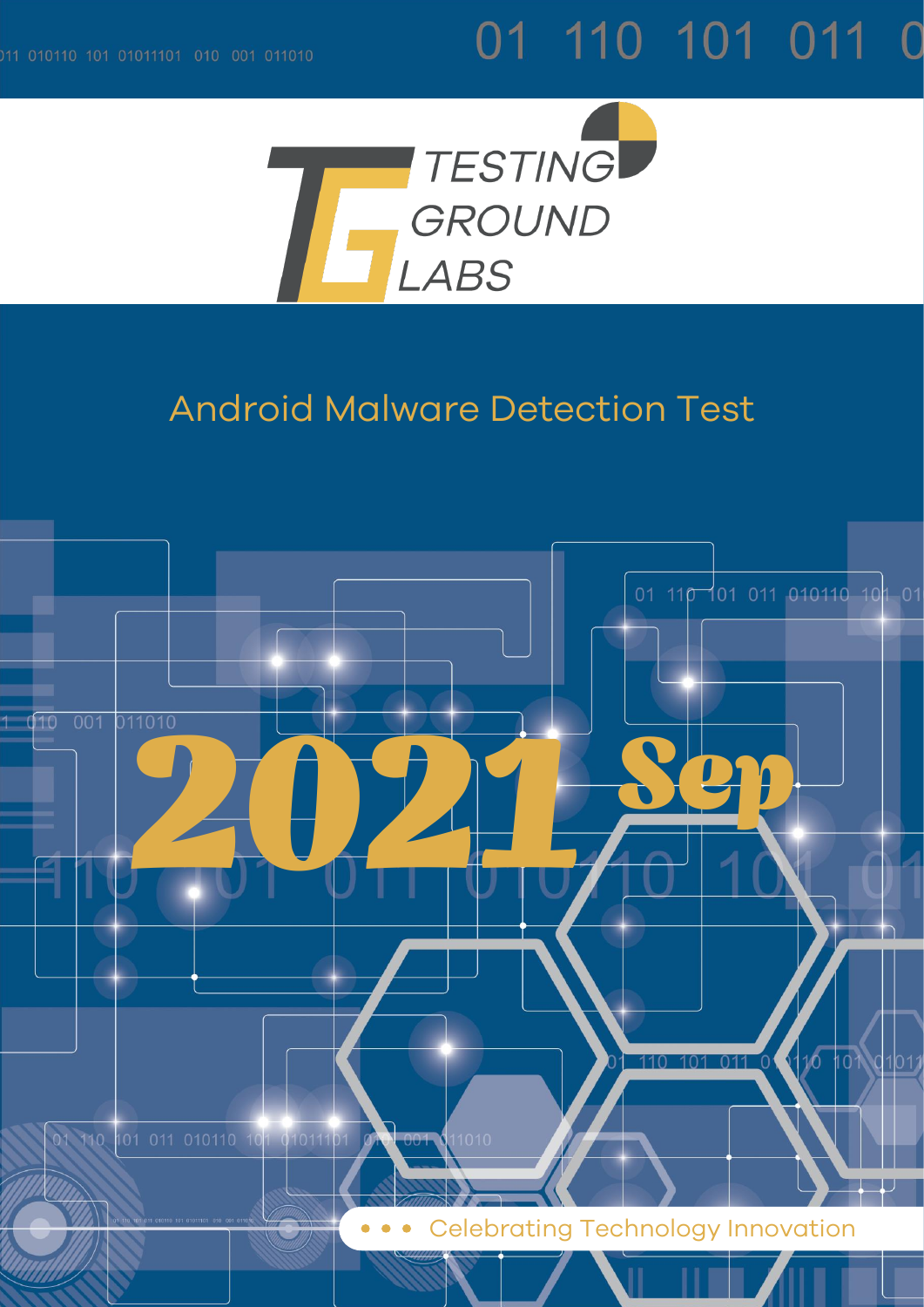

*Android Malware Detection Test 2021 Sep*

### **TABLE OF CONTENTS**



Background Test Process &



Tested Result



Test Summary & Monthly Award



Information

Test Software



Disclaimer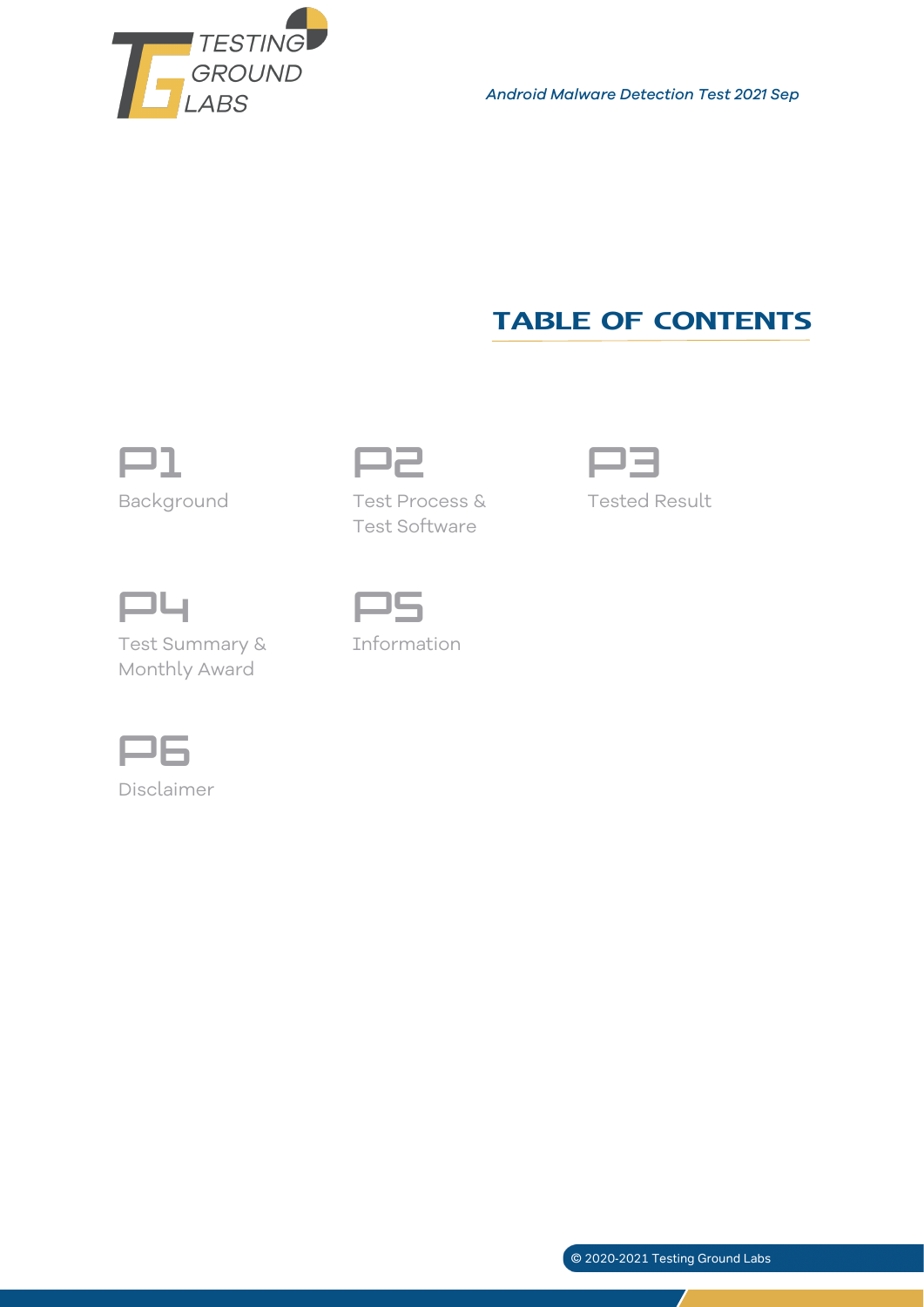

#### Chap.1 Background

וכ

Android is a mobile operating system developed by Google. It is based on a modified version of the Linux kernel and other open source software, and is designed primarily for touchscreen mobile devices such as smartphones and tablets. In addition, Google has further developed Android TV for televisions, Android Auto for cars, and Wear OS for wrist watches, each with a specialized user interface. Variants of Android are also used on game consoles, digital cameras, PCs and other electronics.

Android's smartphone share will hover with around 85% throughout the forecast. Volumes are expected to grow at a five-year compound annual growth rate (CAGR) of 1.7% with shipments approaching 1.36 billion in 2022. Android maintained its position as the leading mobile operating system worldwide in June 2021, controlling the mobile OS market with a close to 73 percent share. Google's Android and Apple's iOS jointly possess over 99 percent of the global market share. Overall this is a positive sign that consumers are seeing the benefits of moving to a slightly more premium device than they likely previously owned.

Android security software can protect you away from the following malware activities (all are actual cases):

- 1. Send messages to "premium service" SMS numbers that cost extra money.
- 2. Send your personal information to unknown parties.
- 3. Turn your phone into a part of a botnet so others can execute commands remotely for nefarious purposes, such as spam, DDOS attack, and more.
- 4. Non-authorized persons may monitor your phone calls and text messages.
- 5. Open you to blackmail, if something embarrassing can be found and sent elsewhere.
- 6. Trick you into entering financial information, such as account number, birth date, and more.
- 7. Even stuff on your PC if you connect your PC to your smartphone.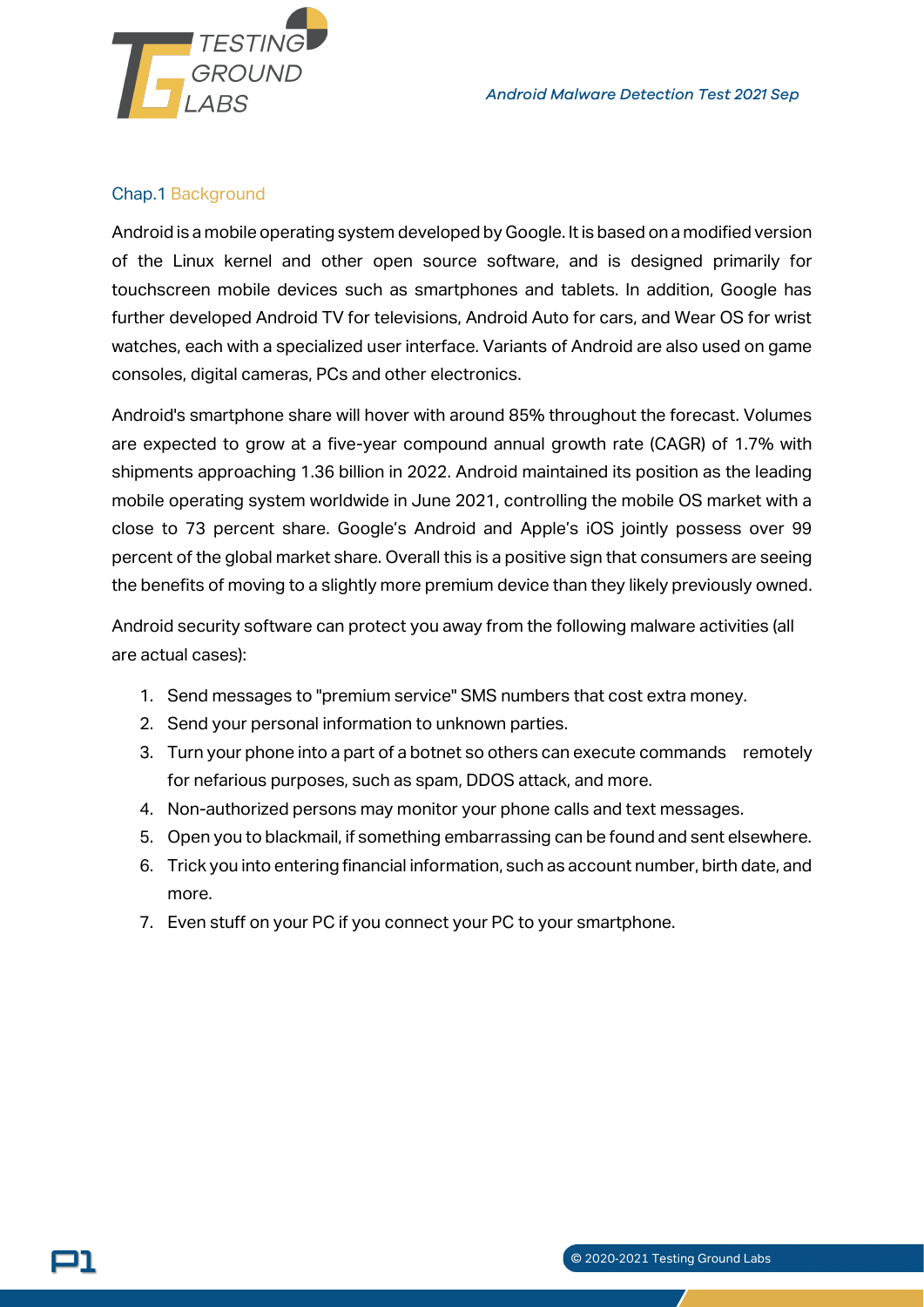

#### Chap.2 Test Process & Test Software

Several android mobility devices will be prepared and backup images are created then. Detailed process is as follows:

- 1. 1868 malware samples and bulks of clean android applications (461 different installers) are prepared and delivered to the internal storage of devices. The malware were collected in multiple sources (including China region), clean apps were taken from Google AppStore and other legitimate app stores.
- 2. Install a security product on the physical phone device with default configuration.
- 3. Update the security product and perform a full scan against the malware set and clean applications. Malware detection rate and false positive status will be recorded.
- 4. Restore the backup image and repeat the three steps above.
- 5. Platform: PixelExperience Android 10 on RedMi Note 4X
- 6. Test date: September 11, 2021

| Vendor             | Software                                           | Version                   |
|--------------------|----------------------------------------------------|---------------------------|
| AhnLab             | AhnLab V3 Mobile Security                          | $3.2.5.1$ (Build $3716$ ) |
| <b>Antiy Labs</b>  | <b>AVL</b> for Android                             | 2.8.1                     |
| Avast              | <b>Avast Mobile Security</b>                       | 6.41.1.509772-06afd5c2d7  |
| Avira              | Avira Antivirus Security for Android               | 7.8.1 build No. 4911      |
| <b>ESET</b>        | <b>ESET Mobile Security</b>                        | $V. 6.3.66.0 - 15$        |
| Kaspersky          | Kaspersky Internet Security for Android            | 11.70.4.5882              |
| Malwarebytes       | Malwarebytes for Android                           | 3.7.5.8                   |
| McAfee             | <b>McAfee Mobile Security</b>                      | 5.14.0.117                |
|                    | NortonLifeLock Norton 360 (Norton Mobile Security) | 5.16.0.210818001          |
| <b>Trend Micro</b> | <b>Trend Micro Mobile Security</b>                 | 12.8.1.3577               |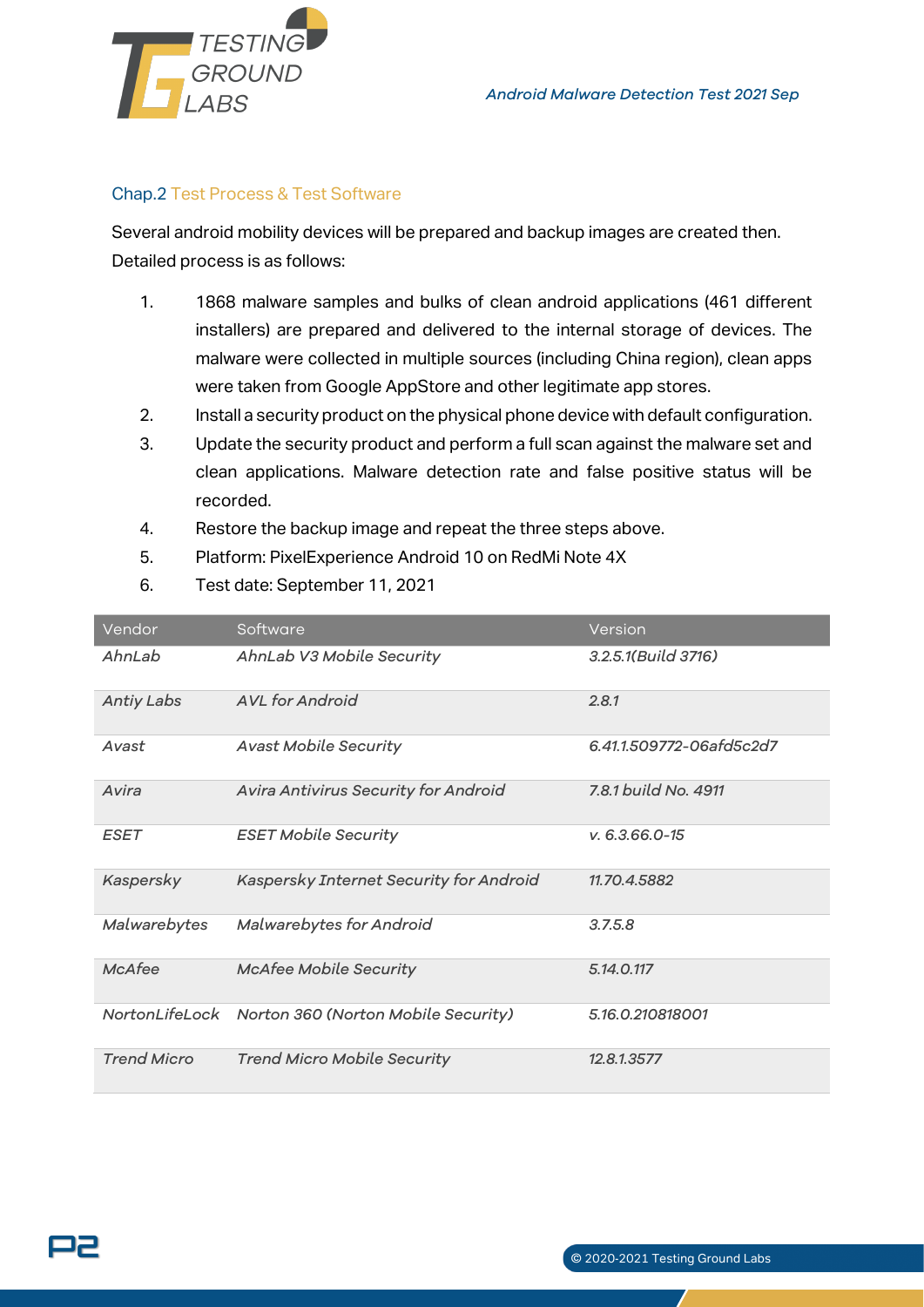

#### Chap.3 Tested Result (The test results are shown on the following tab)

| Vendor             | Total<br>Samples | Missed<br>Samples          | Detected<br>Samples | Detection<br>Rate | False<br>Positive<br>Counts | Total<br>Score |
|--------------------|------------------|----------------------------|---------------------|-------------------|-----------------------------|----------------|
| Avira              | 1868             | O                          | 1868                | 100.000%          | О                           | 100.000        |
| <b>Trend Micro</b> | 1868             | $\cal O$                   | 1868                | 100.000%          | $\cal O$                    | 100.000        |
| Kaspersky          | 1868             | $\boldsymbol{\eta}$        | 1867                | 99.946%           | $\cal O$                    | 99.946         |
| <b>ESET</b>        | 1868             | $\ensuremath{\mathcal{S}}$ | 1865                | 99.839%           | $\overline{O}$              | 99.839         |
| NortonLifeLock     | 1868             | 3                          | 1865                | 99.839%           | O                           | 99.839         |
| McAfee             | 1868             | $\overline{4}$             | 1864                | 99.786%           | $\cal O$                    | 99.786         |
| AhnLab             | 1868             | 6                          | 1862                | 99.679%           | $\cal O$                    | 99.679         |
| Avast              | 1868             | 6                          | 1862                | 99.679%           | $\overline{O}$              | 99.679         |
| Malwarebytes       | 1868             | 70                         | 1798                | 96.253%           | $\sqrt{5}$                  | 95.753         |
| Antiy Labs         | 1868             | $\mathcal{I}$              | 1867                | 99.946%           | 188                         | 81.146         |

Remarks: Final Score= (Detection %) \*100-0.1\*FP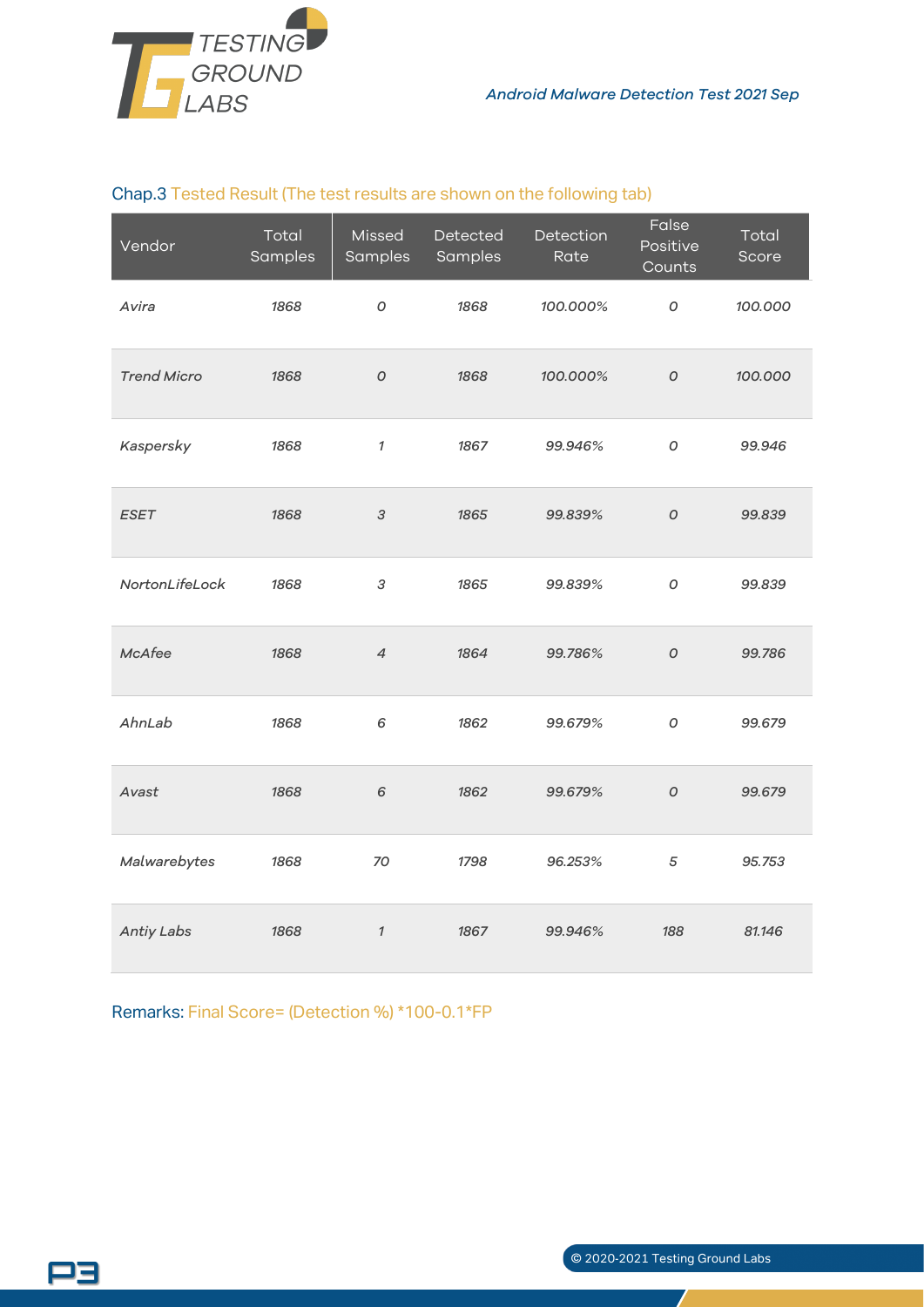

*Android Malware Detection Test 2021 Sep*

#### Chap.4 Test Summary & Monthly Award

During the test, we had helped some vendors fix the crashes that we discovered and then we also had verified and confirmed the fixes.

#### Monthly Award

P4



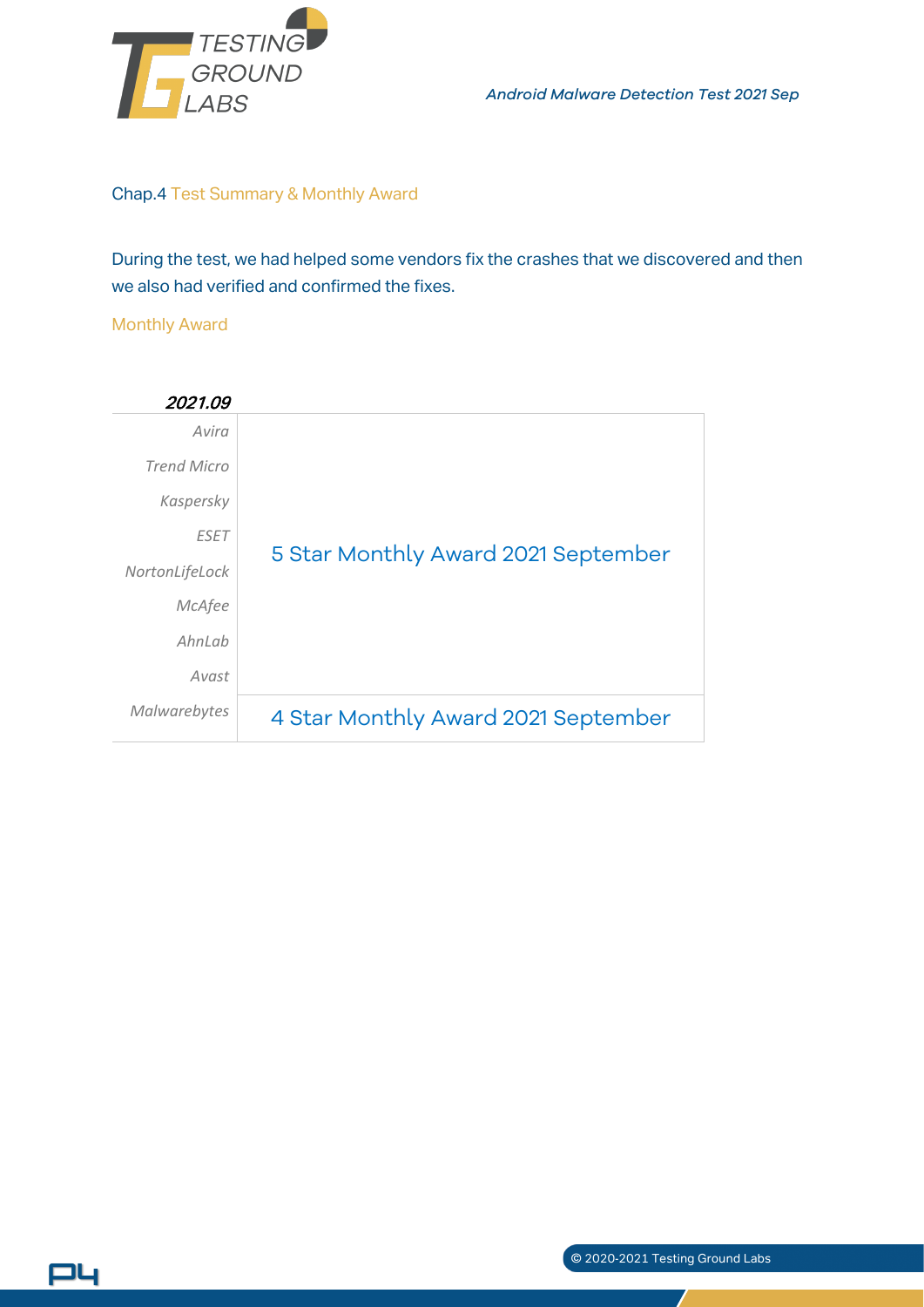

#### Chap.5 Rights Statement

Unless otherwise stated, Testing Ground Labs (hereinafter referred to as "TG Labs"), owns the copyright of this report. Without prior written consent of TG Labs, no other unit or individual shall have the right to alter the contents of this report and use it for commercial purposes by any means (including but not limited to transmission, dissemination, reproduction, excerpt, etc.).

Unless otherwise stated, TG Labs shall be the rightful owner of the trademarks and service marks used in the report. Any action of infringing upon the legal rights of TG Labs is prohibited. TG Labs shall have the right to pursue the legal liability of the infringer in accordance with the law.

#### Chap.6 Disclaimer

Note that before using the report issued by Testing Ground Labs (hereinafter referred to as "TG Labs"), please carefully read and fully understand the terms and conditions of this disclaimer (hereinafter referred to as "Disclaimer"), including the clauses of exclusion or restriction of the liabilities of TG Labs and the limitations of the rights of users. If you have any objection to the terms and conditions of this Disclaimer, you have the right not to use this report, the act of using this report will be regarded as acceptance and the recognition of the terms and conditions of this Disclaimer, so by using this report, you agree to the following terms and conditions:

- 1. The report is provided by TG Labs, all the contents contained herein are for reference purposes only, and will not be regarded as the suggestion, invitation, or warranty for readers to choose, purchase or use the products mentioned herein. TG Labs will not guarantee the absolute accuracy and completeness of the contents of the report; you should not rely solely on this report, or substitute the viewpoints of the report for your independent judgment. If you have any queries, please consult the relevant departments of the State, and then choose, purchase or use products by your independent judgment.
- 2. The contents contained herein is the judgment made by TG Labs to the product characteristics as of the date the report was published. In the future, TG Labs will have the right to issue new reports which contain different contents or draw different conclusions, but TG Labs has no obligation or responsibility to update the original report or inform readers of the update of it. In this case, TG Labs will bear no responsibility for readers' loss for using the original report.